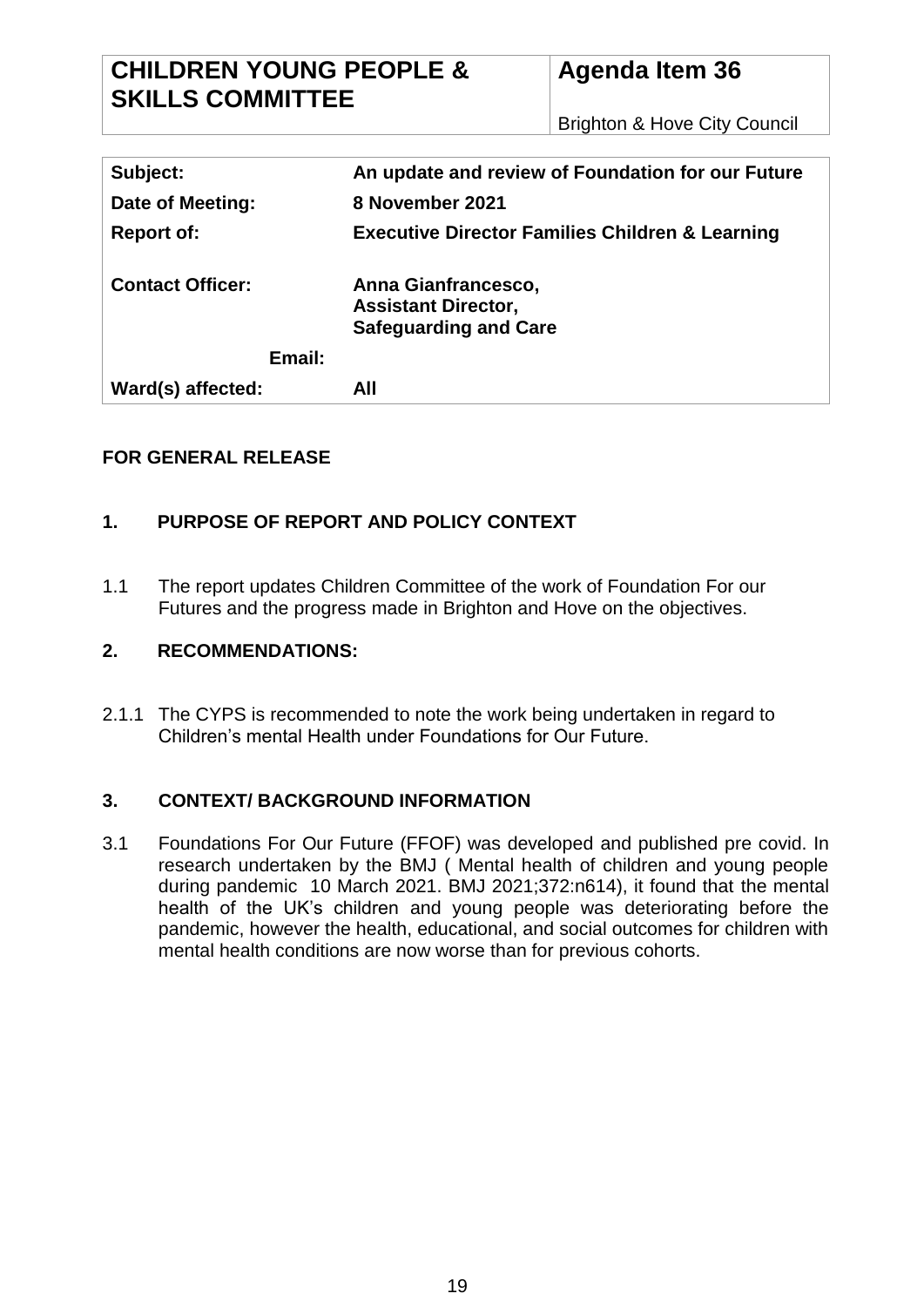- 3.2 It drew on studies carried out during the pandemic suggest that although some families are coping well, others are facing financial adversity, struggling to home school, and risk experiencing vicious cycles of increasing distress. Probable mental health conditions increased from 10.8% in 2017 to 16% in July 2020 across all age, sex, and ethnic groups according to England's Mental Health of Children and Young People Survey (MHCYP). A self-selected sample of 2673 parents recruited through social media reported deteriorating mental health and increased behavioural problems among children aged 4 to 11 years between March and May 2020 (during lockdown). The more socioeconomically deprived respondents had consistently worse mental health in both surveys. This has been reflected in referrals to the Front Door for Families, where there has been an increase in referrals due to families not managing their child's poor mental health.
- 3.3 Foundation For Our Futures was the culmination of a thorough process of review of young people's emotional health and wellbeing services that has taken place across Sussex. While it was developed pre covid it is even more important now that leaders in the local NHS Clinical Commissioning Groups, the NHS mental health provider Trust and the three local authorities who commissioned this review take forward its findings. The review was undertaken as they believed that services and experiences were not as they'd want them to be for young people, their families and carers and therefore, felt there was a need to understand, plan for and respond to what could be improved as well as setting ambitious recommendations for action. They provided a strong mandate and were determined that this review should deliver clear findings, however challenging they might be. While the challenges are now even greater it is even more important that these challenges are met, and the recommendations deliver.
- 3.4 The programme is manged by an Oversight Board at an Exec level, made up of the DCS from each local authority, ( East, West and Brighton and Hove) and senior leaders from the CCG's and the provider health teams. Under this is a Project Board, made up of senior commissioners and manages for the CCG's, Local Authority and Public Health, as well SPFT and the YMCA as the primary delivery providers. The project is managed by Simone Button, Project Director.
- 3.5 While the project is Sussex wide many of the recommendations are worked on at both a Sussex wide level to ensure there is parity across the region and on a local level to ensure it is operationalised in a way that meets local demand and links into local services. Within Brighton and Hove the locality work is embedded in the Mental Health and Wellbeing Partnership Board that is jointly managed between the CCG and FCL.
- 3.6 The work of these groups ensures there is alignment between the work of FFOF, the Children and Young People (CYP) Mental Health Programme delivering the Long Term Plan ambitions held by the Sussex Health & Care Partnership (SHCP) Mental Health Collaborative, as well as the Place based planning and delivery of local emotional wellbeing and mental health agenda at a local level.
- 3.7 20 recommendations came out of the review, outlined below.
- 3.8 Of the 20 recommendations, 3 are completed. Details of the project plan and time lines are in the appendices.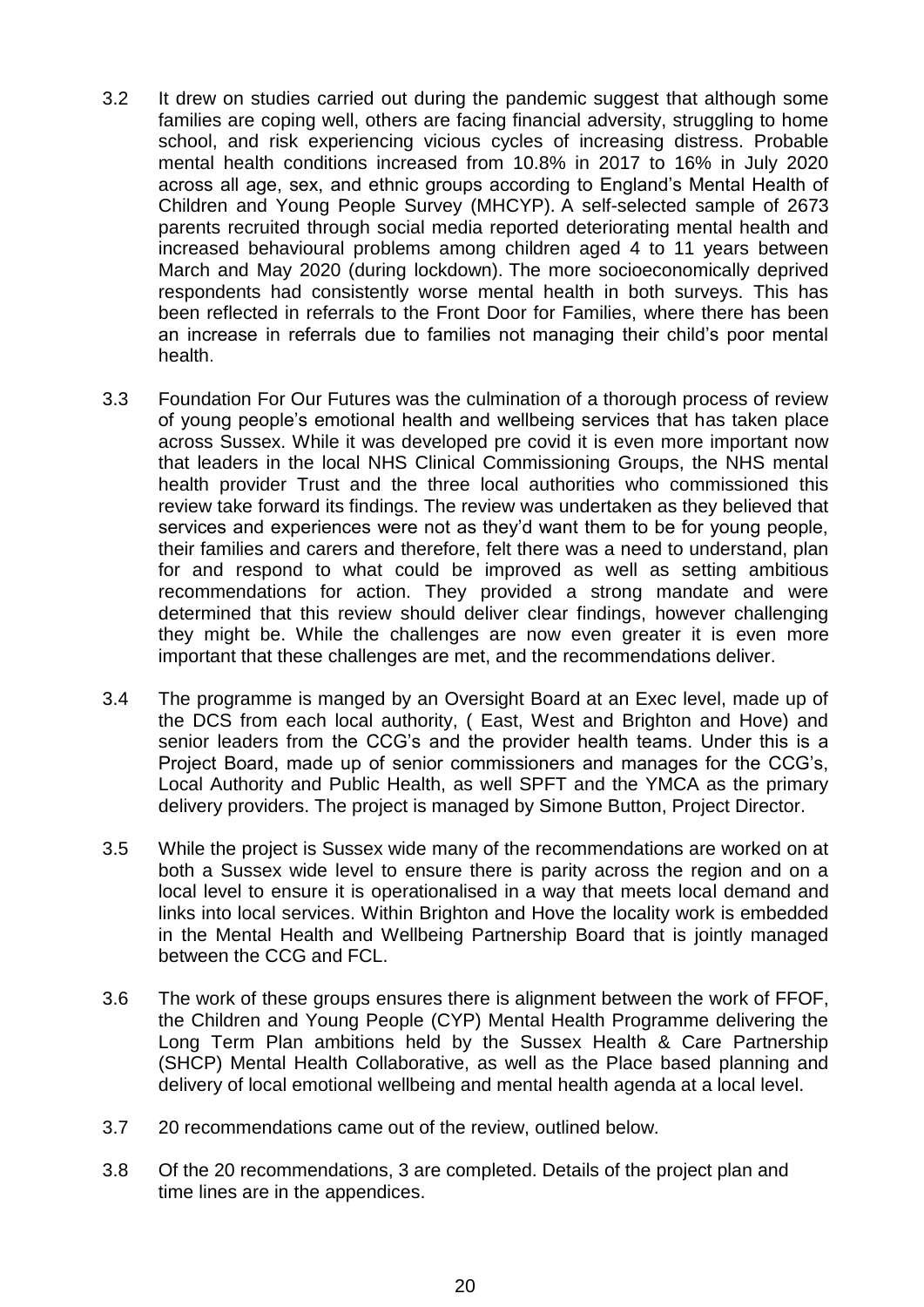## **Recommendation 1**

An Oversight Board with new co-Chairs, Sam Allen (CEO, SPFT) and Lucy Butler (Executive Director of Children, Young People and Learning, WSCC) is in place and we are in the process of appointing a young person to co-chair.

#### **Recommendation 2**

A signed concordat agreement is in place.

## **Recommendation 3**

A Programme Director is in post with a dedicated resource now agreed to implement change.

A further 13 are on track- green.

# **Recommendation 4**

Establish coordinated commissioning structure across Sussex.

- A workshop of CCG Children's Mental Health Commissioners, led by Paula Gorvett (Director Mental Health Commissioning, Sussex CCGs), took place on 18<sup>th</sup> August. Commissioning responsibilities and capacity were discussed including ensuring that good interface between each Place is occurring. The amount of integrated work and communication between the CCG and local authority in each area was also considered and what steps could be made to improve that.
- A further workshop with LA and CCG commissioners will follow this to take the work forward to establish more integrated commissioning arrangements.

#### **Recommendation 5**

*Pan-Sussex Commissioning of Specialist Mental Health Services* 

•The appointment of a Sussex-wide Children and Young People Emotional Wellbeing and Mental Health Commissioner will help support the delivery of this recommendation.

#### **Recommendation 6**

*Develop a Sussex-wide Strategy for Children and Young People's Emotional Wellbeing and Mental Health* 

• Plans are under way to establish a co-production group of children and young people, family/carer representatives and front-line staff from Emotional Wellbeing (EWB) and Specialist Mental Health Services as well as the Programme Director, who will work together on developing the strategy.

# **Recommendation 7**

*Develop an overarching Outcome Framework*

• A small group is working together to propose the content of the strategy and outcome framework.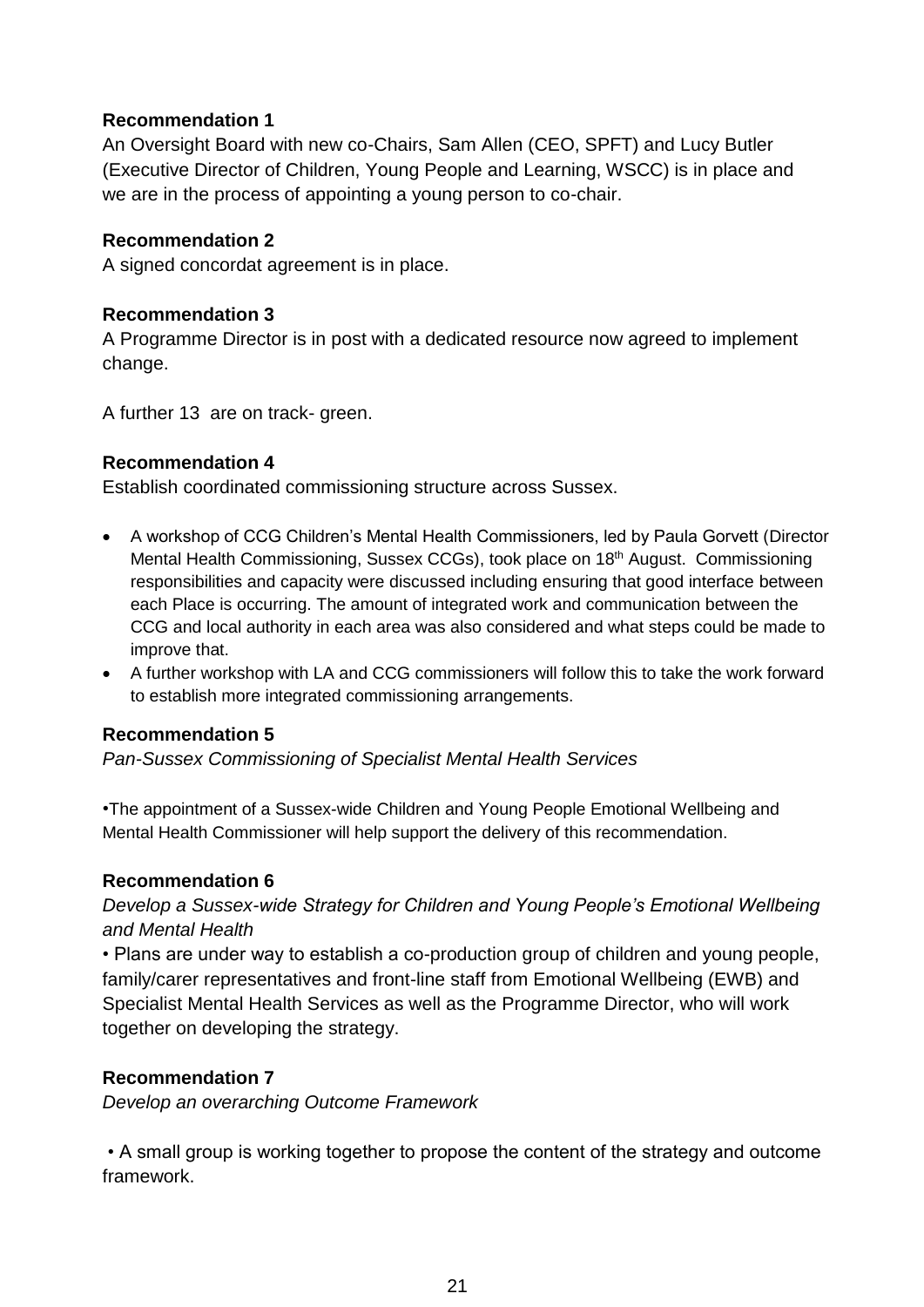## **Recommendation 10**

*Commissioners to review current landscape of provision ensuring right range of services that are more navigable for CYP and families*.

• Review of current service landscape has been completed. Gap analysis to ensure right range of services by mapping onto THRIVE framework domains has begun and will be completed following THRIVE workshops with stakeholders in the autumn.

## **Recommendation 11**

*Implement a Single Point of Access (SPoA) model across Sussex*

• Each area across Sussex is looking at a SPoA model that fits with the area, needs of their residents and service structures. Within Brighton and Hove the Children's Mental Health and Wellbeing Parentship are taking forward this work, lead by the CCG and Local authority. Currently a business case is being pulled together that will outline the work needed to achieve a SPoA in Brighton and Hove.

## **Recommendation 12**

*As part of the recommended specialist services transformation and modernization process, SPFT and partners should review and re-describe current thresholds and criteria for access for CYP*

*•* Transformation work within SpCAMHS is ongoing. A Children and Young People Sussex CAMHS website https://sussexcamhs.nhs.uk/ details referral criteria as well as information and advice about help and support for children, young people, families and professionals.

• Going forward with the implementation of the THRIVE framework it is anticipate that there will be a move away from thresholds and focusing on more collaborative pathway working*.*

# **Recommendation 13**

*Acceleration of Mental Health Support Teams in Schools pilot*

#### **Recommendation 14**

*Demand, capacity and productivity review of all commissioned services*

• Work is underway to ensure all commissioned services are recording performance data onto MHSDS. This will enable robust demand and capacity analysis to take place. We do not have clear and comprehensive information from all services at this point. Organisations are being asked to input this data and to clearly identify their service name, however progress is slow.

#### **Recommendation 15**

*Ensure service levels and capacity of organisations across Sussex are matched to local need. In the interim pathways and interventions are in place to support CYP waiting*

• SpCAMHS have measures in place to support children and young people waiting for care and to become aware of level of need changes.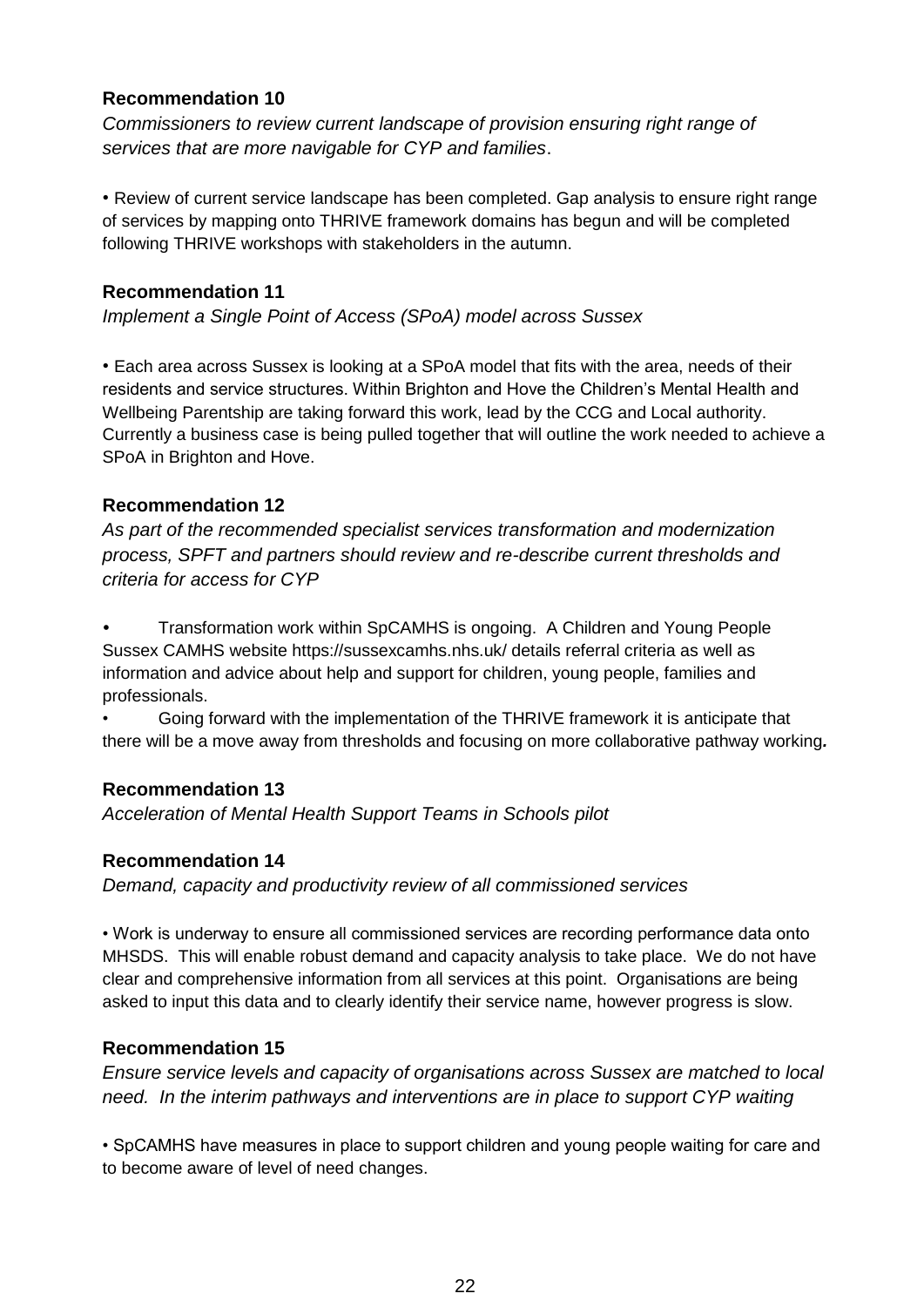• There is also an initiative that Brighton CAMHS are offering; an online drop-in group for all families who are awaiting an ASC or ADHD assessment.

# **Recommendation 16**

*There should be a programme of awareness and education directed to statutory referrers describing the agreed pathway model and when and where to refer*

•Information for statutory referrers regarding how and where to refer has been widely shared and is available from websites via one link. The SPoA will aid the referral pathway.

# **Recommendation 17**

*To improve accessibility services must operate more flexibly and beyond usual working/ school hours of 9-5. In addition, services should be offered in a broader range of locations and where appropriate in non-statutory sector buildings. The use of digital options to support accessibility should also be explored.* 

•Change in clinical practice with the additional use of video technology. From data over a selected period 2019 – 2021, pre-pandemic 0% of contacts from Sussex CAMHS services (incl. EIP) were carried out via video, current use is 21%.

- Next steps:
- o Developing a model of digital consultation with children, young people and families/carers.
- o Digital collection of outcome measures, referral forms and assessment packs
- o Digital practice development of skills for children and young people workforce on video consultation best practice.
- o Blended digital interventions (video/ face-face).
- o Digital offer to be across children and young people pathway.

# **Recommendation 20**

A children and young people's panel should be created, composed of CYP, families and carers. This should provide the opportunity for CYP to contribute to and participate in the development of local services, strategies and plans.

•CYP Participation Lead took place at the beginning of September. Children and young people are actively engaged in development of Emotional Well Being and Mental Health Strategy as part of co-production group. Care leavers are working with the Brighton and Hove Mental health and Well being partnership.

Three recommendations are amber.

# **Recommendation 8**

*Financial Investment: rebasing and understanding current picture of investment and ensuring commensurate with level of need and that national targets are met And*  **Recommendation 9**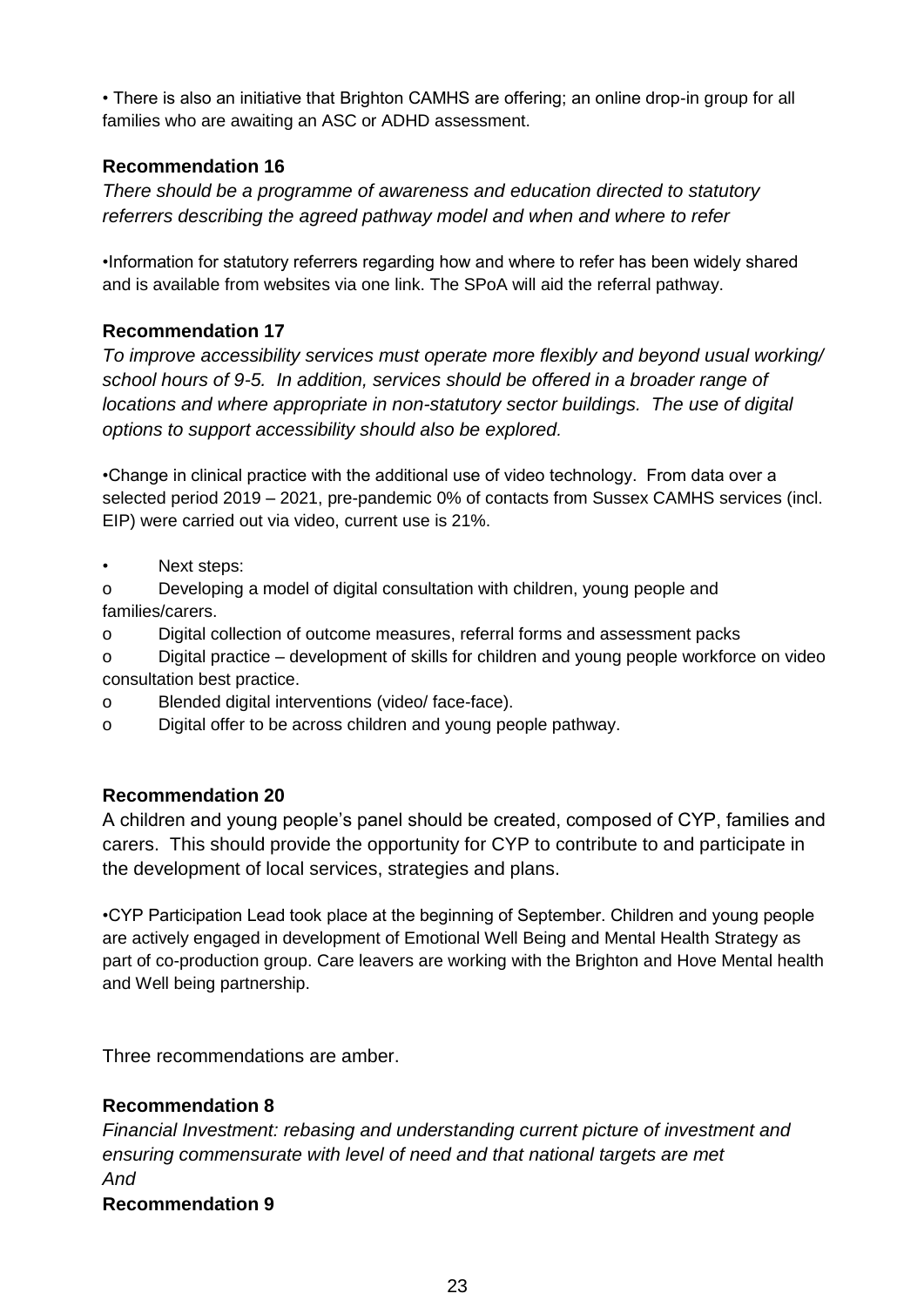*CCG and LA partners to work together to clarify levels of investment especially in wellbeing support. Commit to improving resource directed into public health, prevention, early intervention and promotion*

**•** The ICS are commissioning work to determine the current baseline resource allocated across Sussex to Children's EWB and MH services in each Place based area.

• A CYP planning process has been agreed to ensure that outline business cases are prepared that will be submitted through the Long Term Plan Investment process for 2022-2024 in the autumn. This will need to include requests for additional funding to support emotional wellbeing services, earlier intervention and prevention services and support, as well as proposals being worked up to support further investment into specialist Mental Health services.

# **Recommendation 19**

A proportion of available financial resources should be delegated to CYP to prioritise for their own communities and neighbourhoods.

Commissioners and providers must also be able to demonstrate that CYP have codesigned services and pathways

• As part of the autumn investment process, business cases will be submitted with resource allocated for each local authority area for children and young people to prioritise.

• Children and young people will be involved in decision-making about the prioritisation process for the CYP planning and investment process.

One recommendation is considered to be red.

# **Recommendation 18**

*A Sussex wide audit and review of the specialist and targeted workforce should be undertaken* 

•A review has taken place for SpCAMHS services and a workforce plan is in place. No review or audit of EWB or targeted services outside of SPFT has yet begun.

# **4. ANALYSIS & CONSIDERATION OF ANY ALTERNATIVE OPTIONS**

- 4.1 Work is progressing across Sussex to deliver the recommendations made in the Foundation For Our Futures. The appointment of the Programme Director is supporting the drive to move the recommendations forward. As can be seen above the majority of theses recommendation's are on track. There is a risk register in place in order to ensure oversight and monitoring of those recommendations that are amber or red.
- 4.2 Work in Brighton and Hove is being taken forward by the placed based group that is jointly lead by the CCG and BHCC (Families Children and Learning).

# **5. COMMUNITY ENGAGEMENT & CONSULTATION**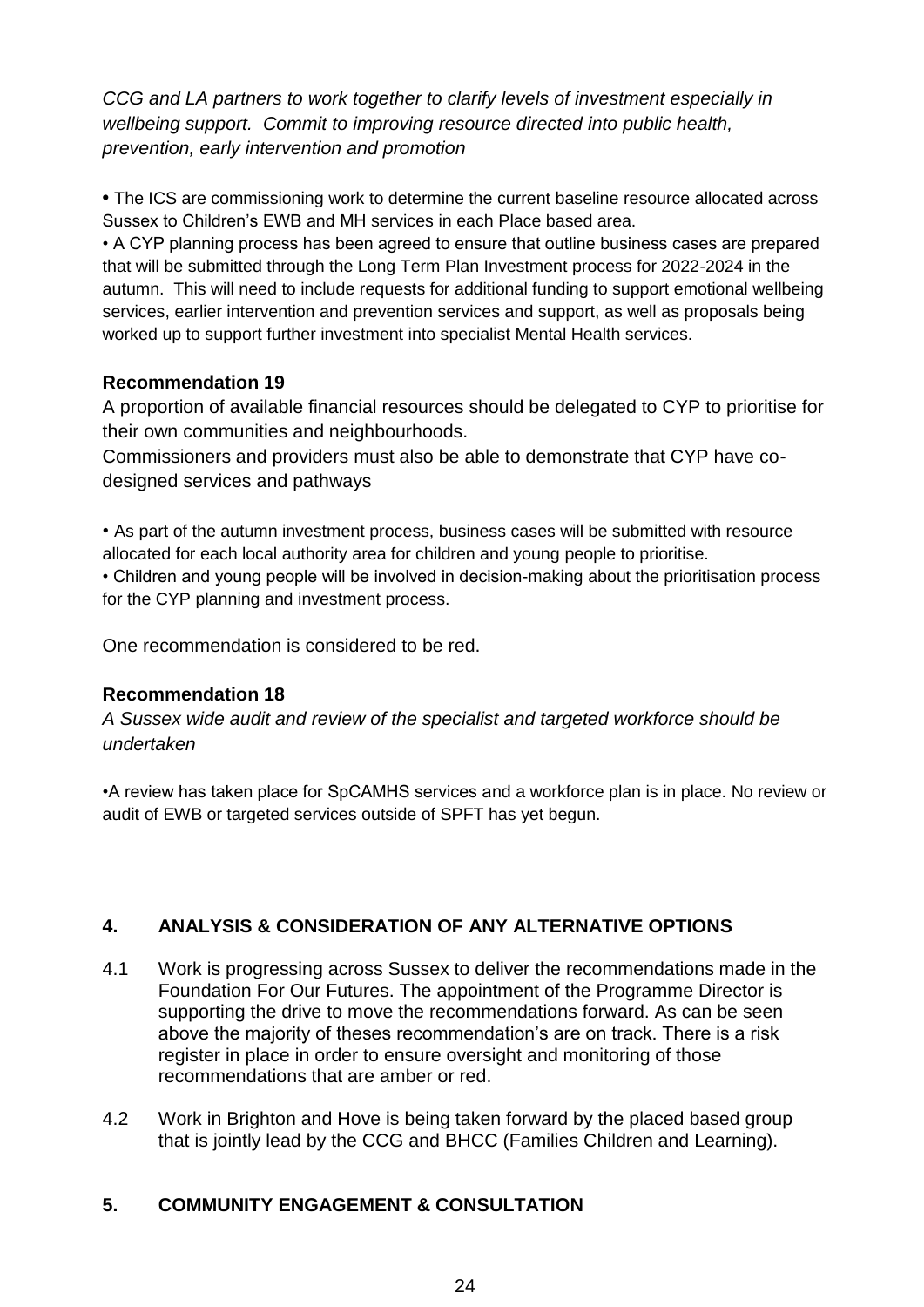5.1 Young peoples part of the FFOF programme are engaged in the programme and there will be further involvement once the Participation Lead is in place.

# **6. CONCLUSION**

6.1 FOFF is supporting the transformation of child mental health services across Sussex. For Brighton and Hove this work is being lead through the workstreams developing the pan Sussex work and at a local level through the placed based Partnership meetings.

# **7. FINANCIAL & OTHER IMPLICATIONS:**

# Financial Implications:

7.1 There are no financial implications directly resulting form the recommendations in this report. Some of the recommendations of the FFOF review will require additional resources to be identified and this process is outlined in the report

*Finance Officer Consulted: David Ellis Date: 05.10.21*

Legal Implications:

7.2 There are no direct legal implications arising from this report as it is for noting only.

*Lawyer Consulted: Name Sandra O'Brien Date: 29/10/2021*

# Equalities Implications:

7.3 An equalities impact assessment has not been carried out by the local authority. Foundation for our Futures carried out a needs analysis, which considered equalities as part of the work to develop the recommendations.

# Sustainability Implications:

7.4 N/A

Brexit Implications:

7.5 N/A

Any Other Significant Implications: